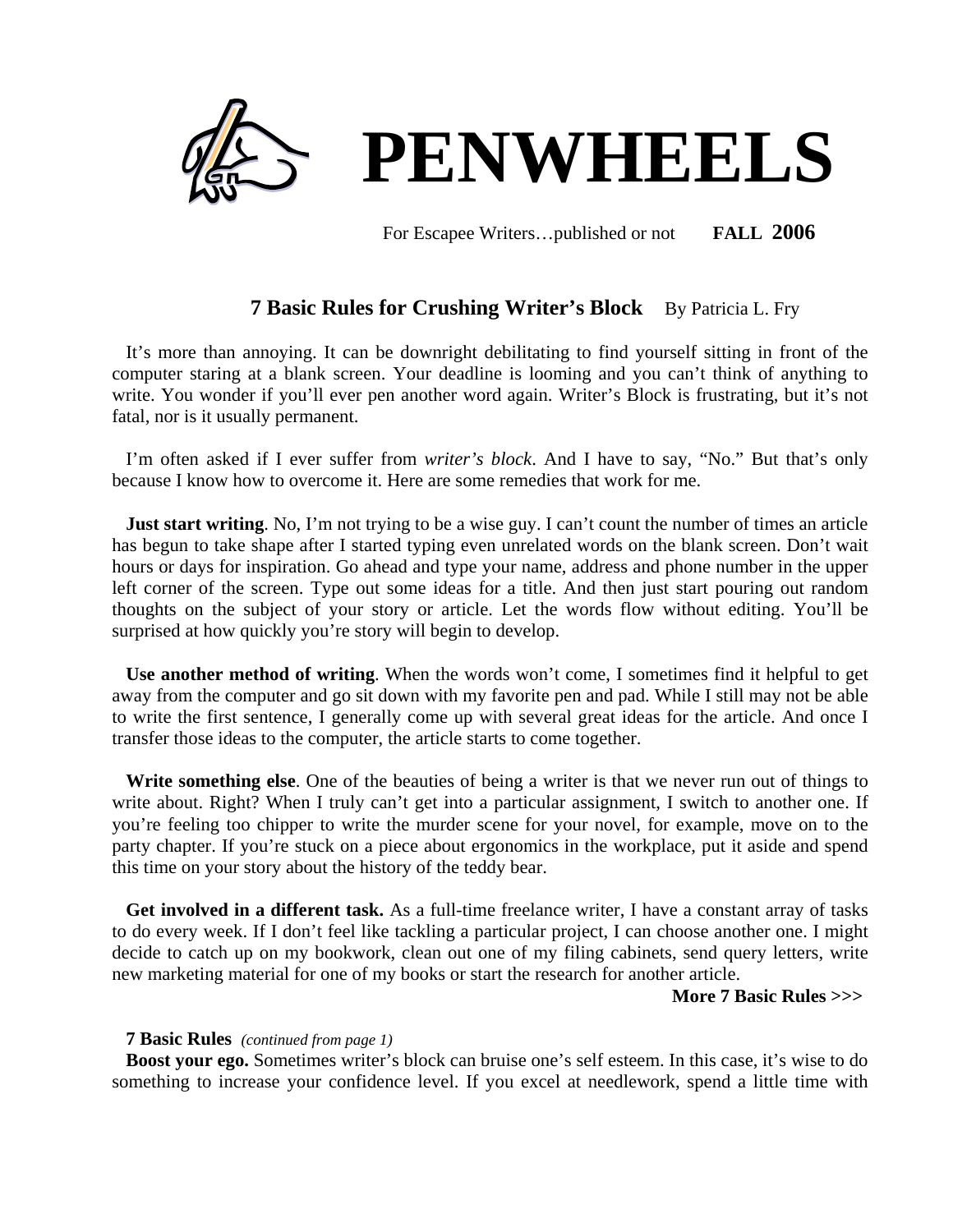your favorite project. If you have a green thumb, do some gardening. It's easier to break through writer's block when you feel good about yourself.

Get active. Fresh air and exercise are extremely freeing and healing for someone with Writer's block. Get out and walk, jog, bicycle, garden, swim or fly a kite. You'll go back to work with a new perspective on your story.

 **Meditate**. Often writer's block is nothing more than a temporary lack of concentration. Writers typically feel blocked when they're stressed or rushing to meet a deadline, for example. Whenever I feel overwhelmed and I can't focus on the writing assignment at hand, I meditate. I close my eyes and sit quietly for a few minutes. I clear my mind of the clutter from the day. And I ask for clarity and focus. If meditation isn't your stress-reliever of choice, write in your journal for fifteen minutes. You might be surprised at what you can accomplish when you consciously release the stresses of the day.

Patricia Fry is the president of SPAWN and a fulltime freelance writer. She is also the author of 22 books including "A Writer's Guide to Magazine Articles for Book Promotion and Profit," (Matilija Press, 2000) and "The Successful Writer's Handbook." Visit her at [www.matilijapress.com](http://www.matilijapress.com/)

 This article has been provided by the National Association of Women Writers [\(www.NAWW.org\)](http://www.naww.org/). NAWW helps women writers and entrepreneurs discover, create, and profit from their intellectual knowledge!

# **WELCOME NEW PENWHEELS MEMBERS**

Mary Gallivan Gwen Prohaska

# **ALICE ZYETZ – PWBB Moderator**

To join the **Penwheels** bulletin board and get daily (almost) digests, send a blank e-mail to: [penwheels-subscribe@yahoogroups.com](mailto:penwheels-subscribe@yahoogroups.com)

Please send an e-mail to me, Alice ([youshoulda@aol.com\)](mailto:youshoulda@aol.com), as well, letting me know that you have subscribed, so as Moderator I can inform Yahoo to accept your request. Include your name, **SKP** #, and when you joined **Penwheels Bof**.

 Make sure you sign up for the daily digest once you have been accepted. If you don't start receiving your digests, please contact me.

Welcome and many hugs, **Alice Zyetz**, Moderator and **Jaimie Hall**, co-Moderator

 (Editors note: Posted on the **PWBB** are past issues of the **PW** newsletters for all to view if you go to the website. Besides all the active valuable on-line dialogue, there are many, many past-posted messages, and an occasional chapter from a book of a **Penwheeler**. At times you can assist this hopeful author with gentle critiques and encouragements.)

**Jaimie Hall** helpfully supplies these tips for a piece an author wants to post on the PWBB.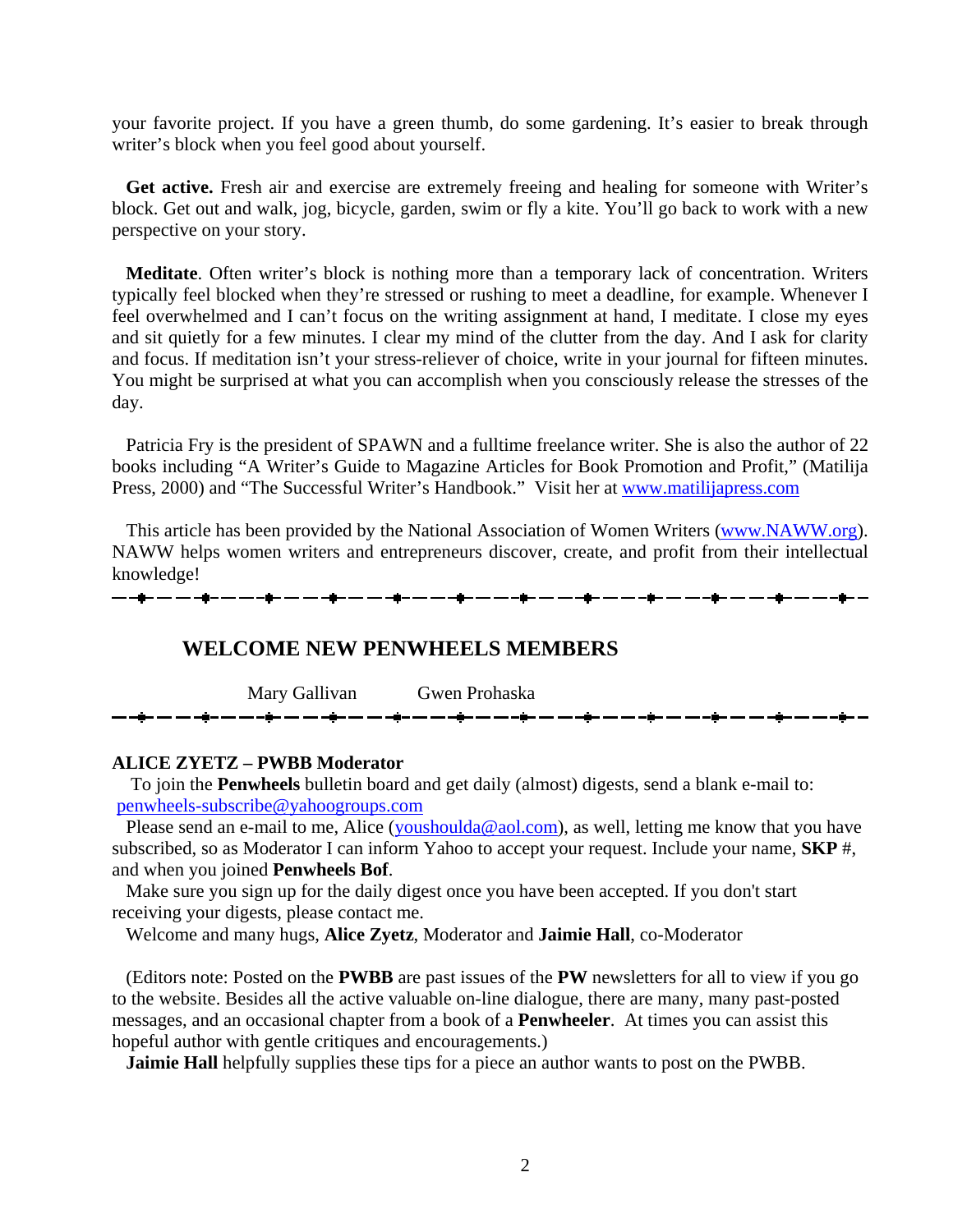Before finalizing an article or piece of writing, I always read it aloud. I catch awkward sentences, repetitious words and get a feel for the flow.

 While reading an article in *Writers' Journal (July Aug 2006),* I came across a related, and powerful, tip. In their writing group, they pass their chapters or writing pieces to the left and that person reads their work aloud.

 "The voices we are used to hearing speak the dialog now came out differently. Sometimes it was so different it needed repairing.... If the reader in the group made it sound wrong when reading aloud, chances were good that so would the novel's reader."

▃▖▃**▆▃▗▃▗▃▖▃▖▃▖▃▅▃▗▄▗▄▖▃▖▃▖▄▖▃▗**▅▖▃▖▃▖▄▅▃▗▅▖▃▖▃▖▄▖▃▗▅▖▃▖▃▖▄▅▖▃▖▃▖▄▅▖▃▖▃▖▄▅▖▃▗▄▖▃

And **Jaimie Hall** also submits tips for critiquing a piece of writing from a favorite author:

From *Secrets of Zona Rosa:*

IMPORTANT: Useful Responses to Manuscripts Are:

1. Emphasize portions of the work to which you respond positively, and other strengths- this can't be overdone, so don't stint on praise- it's the world's greatest motivator!

2. Next, mention areas of possible confusion; this will give the writer an idea of where she/he might need to clarify and simplify.

3. Last, give concrete and/or useful suggestions of a positive nature, e.g., "It might be interesting if you moved that scene forward." or "Did you realize that you repeated the image of the mountain man in the pink ruffled skirt three times?"

 KEEP IN MIND: Discernment, perceptiveness, and kindness are always welcome. On the other hand, we are not here to judge content on moral grounds, to share biases about experiences or materials, or to respond out of cultural, racial, or class prejudices. Nor are we here to judge among various writing styles and genres, whether mainstream or literary; whether poetry, memoir, creative nonfiction, or fiction. We are here only to support writing strengths and to make suggestions that drive to the good of the work. *Remember, when negativity comes into the room, creativity flies out the window- thus we leave competitiveness, judgment, envy, and social expectations at the door*.

 Maybe this philosophy could be our guideline AND if someone wants "editing" or help with grammar and punctuation or are at a more advanced stage, they need to say so.

<del>▁</del>▁▗<mark>▅</mark>▃▃▁▃▗<mark>▅</mark>▃▃▁▃▗<u>▅</u>▃▃▁▃▗▅▁▃▁▃<sub></sub>▄▁▃▁▃▗▅▁▃▁▃<sub></sub>▄▁▃▁▃▗▅▁▃▁▃<sub></sub>▄▁▃▁▃▗▅▁▃▁▃▗▅▁▃▁▃<sub></sub>▄▁▃▁<sub></sub>▄▁▃

 **SUE OTTO** is our **PW** membership coordinator (and treasurer). New subscriptions, renewal checks, and address changes (and hugs and thank yous to Sue) can be sent to:

## **Sue Otto - 136 Sport Aviation Dr. - Marion, TX 78124**

Sue asks new members (and renewing members) to please write your SKP # on your check.

# **NEW MEMBER PROFILE – from the PWBB**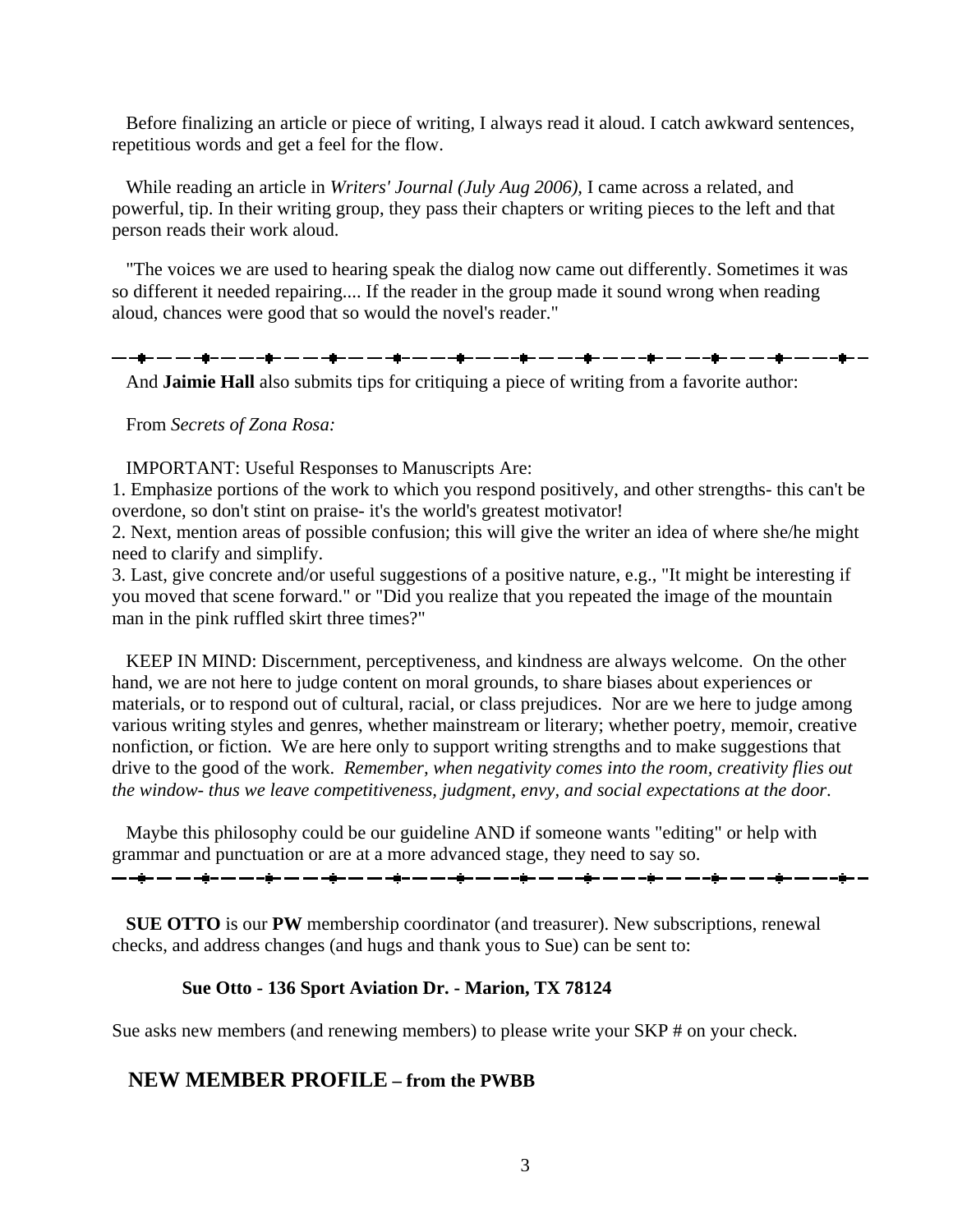## **JANET CARTER**

 I've been a professional writer all my life, selling my work since the age of 13. In 1988 when my twins graduated from high school, one joined the Marines and the other married and had babies. I rented out my empty nest and full-timed, supporting myself writing travel articles and syndicated columns for magazines for 10 years. Today I'm writing mysteries and occasionally teaching creative writing.

When I was full-timing, I didn't have a home base. Staying in touch was easy. I had a cell phone, as soon as they were available, and I used the **Escapees** Mail Forwarding Service almost from the day they began it. Before cell phones were available, I had a nationwide beeper. I wrote destination and lifestyle articles. Travel writing is a wonderful market because practically every publication uses travel material, from the airline magazines to *Parents*. There are thousands of possible places to sell your work. Today I'm writing mystery books, and an occasional article.

If anyone would be interested in exchanging chapters to critique by snail mail, let me know. Janet Carter SKP #3419 - [DashboardBooks@aol.com](mailto:DashboardBooks@aol.com)

 From the **PWBB**: In the last issue of the PW newsletter we began listing our individual writing interests. We have a few more folks speaking up:

**GARY TAYLOR** Responding to a timely invitation to identify the writing projects on my short list (the other list continues to grow):

Generational Fathering (a book, long-term development)

Family novelette Something for the grandkids; 12 character traits identifying real names on the family tree and real places of our origin as well as a bit of didacticism in hearing the protagonist's mentor teach him things. Setting is *Little House*-ish as the family makes it west from Kansas to the ranch we once owned and now are parked next to.

Betray and deception An article for *Christianity Today*. Unwrapping the unholy tragedies in "Christian" business and enterprise (and ministry) dealings.

Retiring as world-changers before the job is done. (Mr. Type A gives a hand at resolving the "hanging around" syndrome.) Article for CT.

**SHERRY WARD** I joined **Penwheels** at the Chico Escapade, but it took me till now to actually sign on. I retired October '05 and hit the road as a full-time RVer - I don't think I've stopped since! Internet access is often a problem, hence my sign-on delay. I wrote (daily) for many years and loved it. I was great with ideas and beginning stories, just couldn't reach conclusions, and I also wrote poetry. I DID write daily, but somehow lost my love for it. Not exactly sure why, but I know 9-11 was contributor. (*continued on page 5*)

 **SHERRY WARD** *(continued from page 4)* Full-timing didn't change that, in fact, it made it worse – we moved, seemed like, everyday which made scheduling impossible! BUT, today, I read some e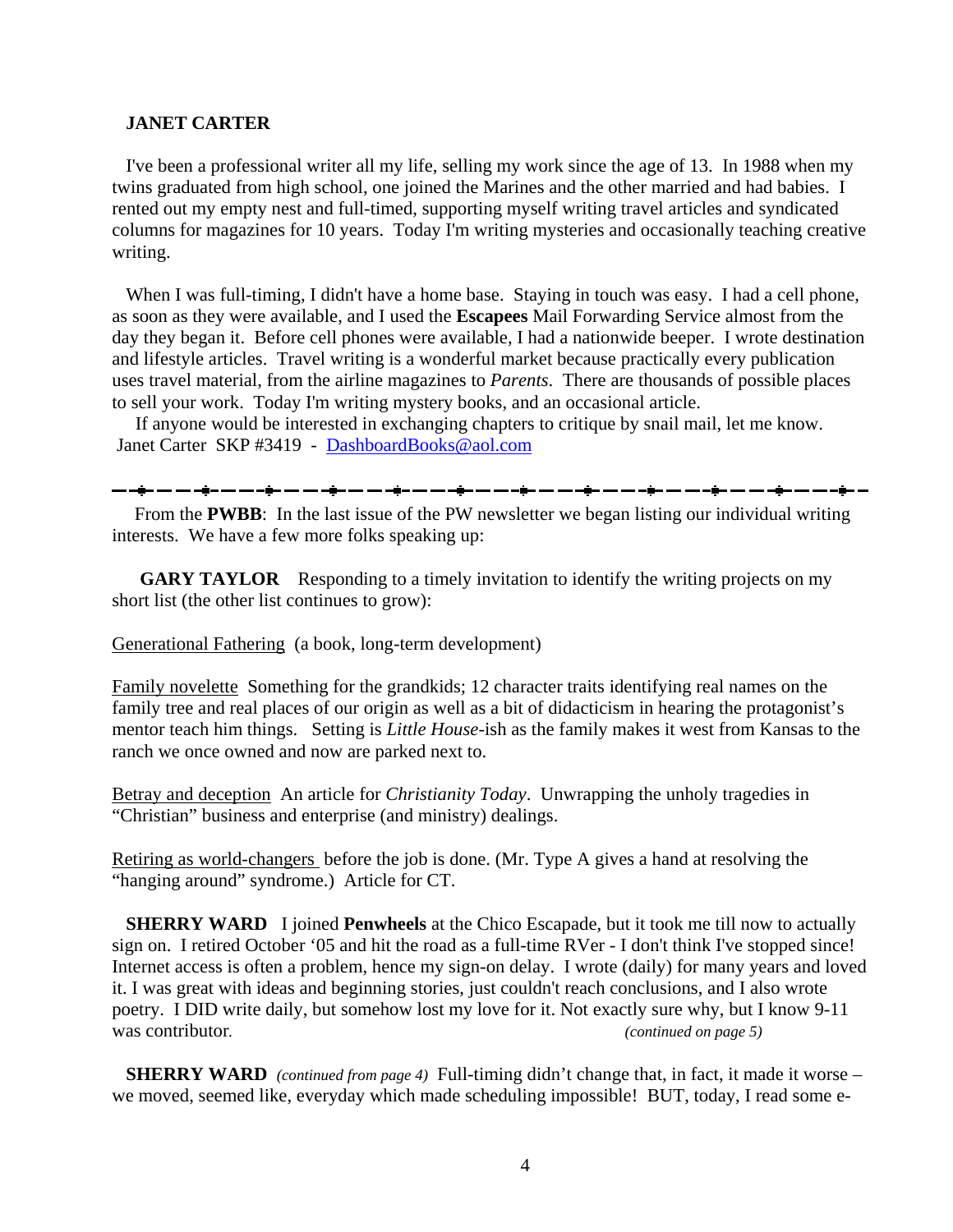traffic about others having similar problems and, suddenly, I realize I'm not alone! That, motivated me – exactly what I hoped for from this group – and !hooray! Today I wrote! Thanks for the encouragement.

 **JOANNE ALEXAKIS** My applause to the **Penwheelers** who have committed to the 50,000 word novel challenge as part of the National Novel Writing Month. My writing interests are much simpler and tend circle around Nick and my travels. And I am inspired by pictures. My intention is to produce a book about our adventures and include lots of photographs I have snapped along the way. Would this be a refined coffee-table book or a cozy scrapbook-y affair? Hmmm… This may be more of a personal goal than a marketing venture.



An encouragement: I submitted a photo to the **Escapees** magazine of our Alpenlite 5<sup>th</sup> wheel sitting in three feet of snow in Reno, Nevada. The **Escapees** printed that shot on page 89 of the Jan/Feb '06 issue. The Alpenlite RV people saw that picture and asked to use my photo in their *The Traveling ECHO* magazine with a short story about us. Yes! Then the Travel Supreme RV folks saw the *ECHO* and wanted to use my snowy rig photo and a blurb in their *Supreme Notes* newsletter. Yes! Yes! No paycheck, but the 'ink' was delightful! Winter is coming again – I can only hope. 

# **CONGRATULATIONS to published PENWHEELERS**!

 **Congratulations** are in order for our *Escapees* magazine contributors. **Elaine Maxwell** and **Alice Zyetz**, members of the Stretch-Band Gang, get us excited about exercising at Jojoba Hills. Also in that July/August 2006 issue, **Betty Mulcahy** tells about the 'sense of community' she feels within the RVing world and its RV neighborhoods.

 In the September/October 2006 *Escapees* magazine, we find another article from **Betty Mulcahy**. She writes about **Escapee** Toni Goff who donates restored Barbie dolls and the outfits she has made for those dolls to many grateful children. And **Pete Gray** prepares us for an intriguing visit with his informative account about Quartzsite, Arizona.

 In this same issue, **Carol Moltke** gives good first-hand advice on reading labels. **Terry Hager** provides information for getting across the Mexican border and enjoying a stay in Mexico. And **Sue McCarron** tells about her first experience with alligators. So many contributors! Again, congratulations to you all and thank you so much for the great reading material!

 *Grandma's Ultimate Road Trip, Texas to Alaska* Author **Carol V. Weishampel, Ed.D.**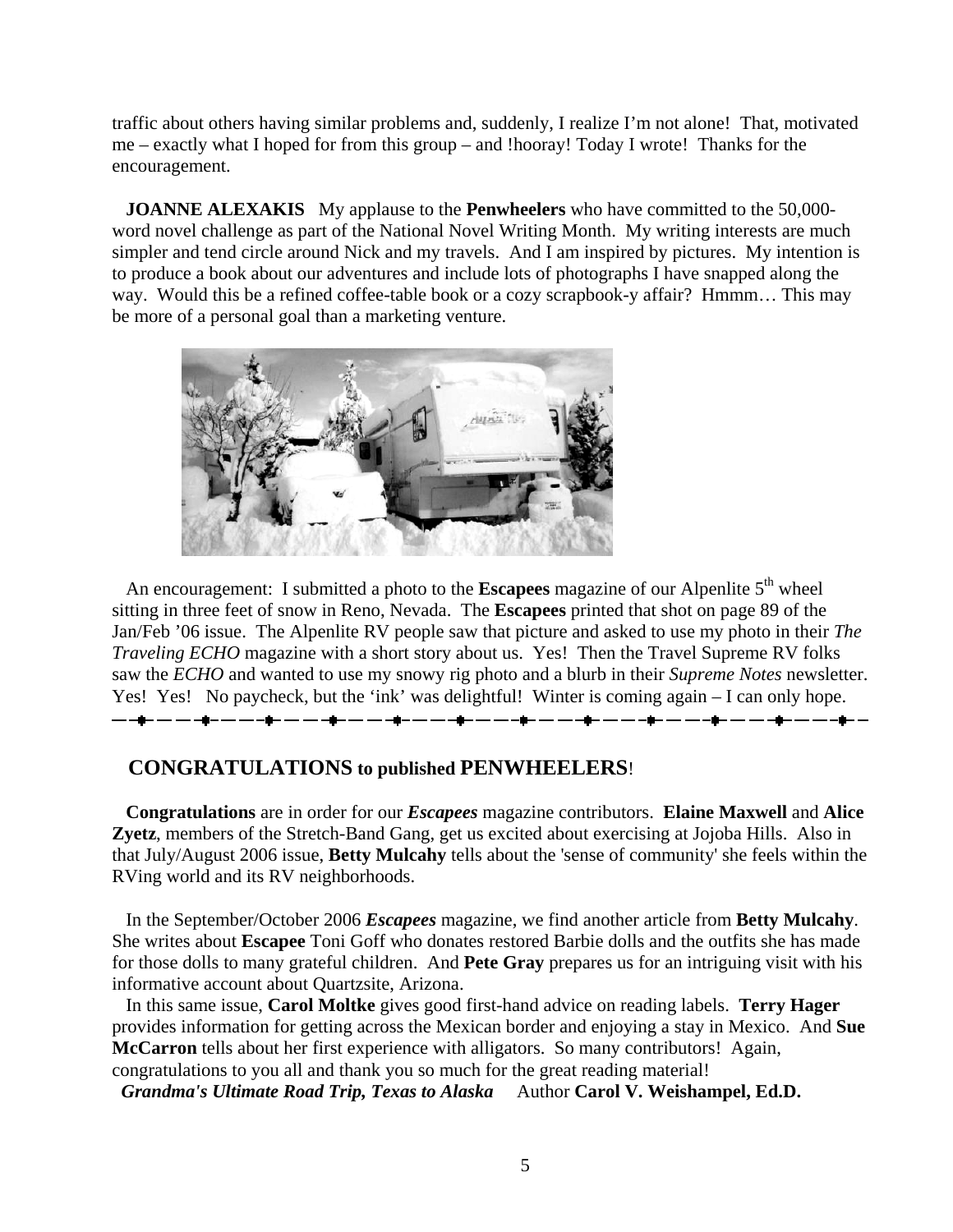Garland, TX (USA) — at age 60, after rearing two children born to her and 10 she adopted, educator and single mom, **Penwheeler Carol V. Weishampel,** had every reason to "chill out" - to take life leisurely. Instead, she saw her approaching 60th birthday as a time to fulfill a longtime dream and challenge—to drive her motor home, SOLO, to "chilly" Alaska via the Inside Passage Ferry and the AlCan Highway, the famous route built during World War II during her birth year.

 Not content merely to tour as she made her long-awaited journey, Weishampel, who holds a doctorate in education, volunteered at an Alaskan youth camp; aided a struggling, pioneer church; and managed numerous, information-packed but nail-biting side trips along the 13,000-mile way. Her adventures are chronicled in a new book, *Grandma's Ultimate Road Trip, Texas to Alaska.*  Published by Garland-based Hannibal Books.

 Weishampel, who traveled from Texas to Alaska with her 12-year-old grandson, Chris, and two Sheltie dogs, first won readers' admiration with her previous book, *Grandma's on the Go.* Here, readers admired Weishampel's heart and nerve as she chronicled uproarious tales of taking her brood through 26 states as she upgraded through five campers and motor homes.

 A second book, *Adopting Darrell,* tracked the life of one her adopted children who was shaken by his biological mother in a fit of rage shortly after his birth. Weishampel describes her excruciating struggles to give Darrell a normal life and her limitations against his profound challenges.

Like *Grandma's on the Go* Weishampel's new book about her three-month Alaskan journey is packed with informative tips on RVing and trip preparation, cost-cutting measures on the road, and a spellbinding travelogue with vivid descriptions of various points of interest as she motored through the Southwest, Pacific Northwest, and onto Alaska.

 Her courage and determination to be an itinerant missionary while she soaked up the scenery can encourage many to find new outlets for service even as they enter the so-called "senior years." Readers will find her adventures thrilling and empowering.

# **Topical Issues:**

1. Weishampel shares the rewards of volunteering by combining a love for travel with a desire to have a deeper purpose for her travels.

2. Traveling on a budget is a challenge. Weishampel is a master scrimper and saver. Her book is packed with suggestions about keeping costs low.

3. Weishampel experiences the trials of how to travel with kids and not lose your mind.

4. The author explores what travel teaches about understanding other cultures.

*5.* Weishampel admits to poor choices early in life and how they were overcome.

6. As a "senior" not content to retire to the rocking chair, Weishampel is an encouragement to people who dread aging and will inspire them to conquer new heights.

Dr. Weishampel is available for newspaper, magazine, radio, and television interviews.

*Grandma's Ultimate Road Trip, ISBN 0-929292-41-3, is available now for \$14.95 on [www.hannibalbooks.com](http://www.hannibalbooks.com/) and [www.amazon.com](http://www.amazon.com/) You may contact the publisher at 1-800-747-0738 or the author at Grandmasonthego @ netzero.net*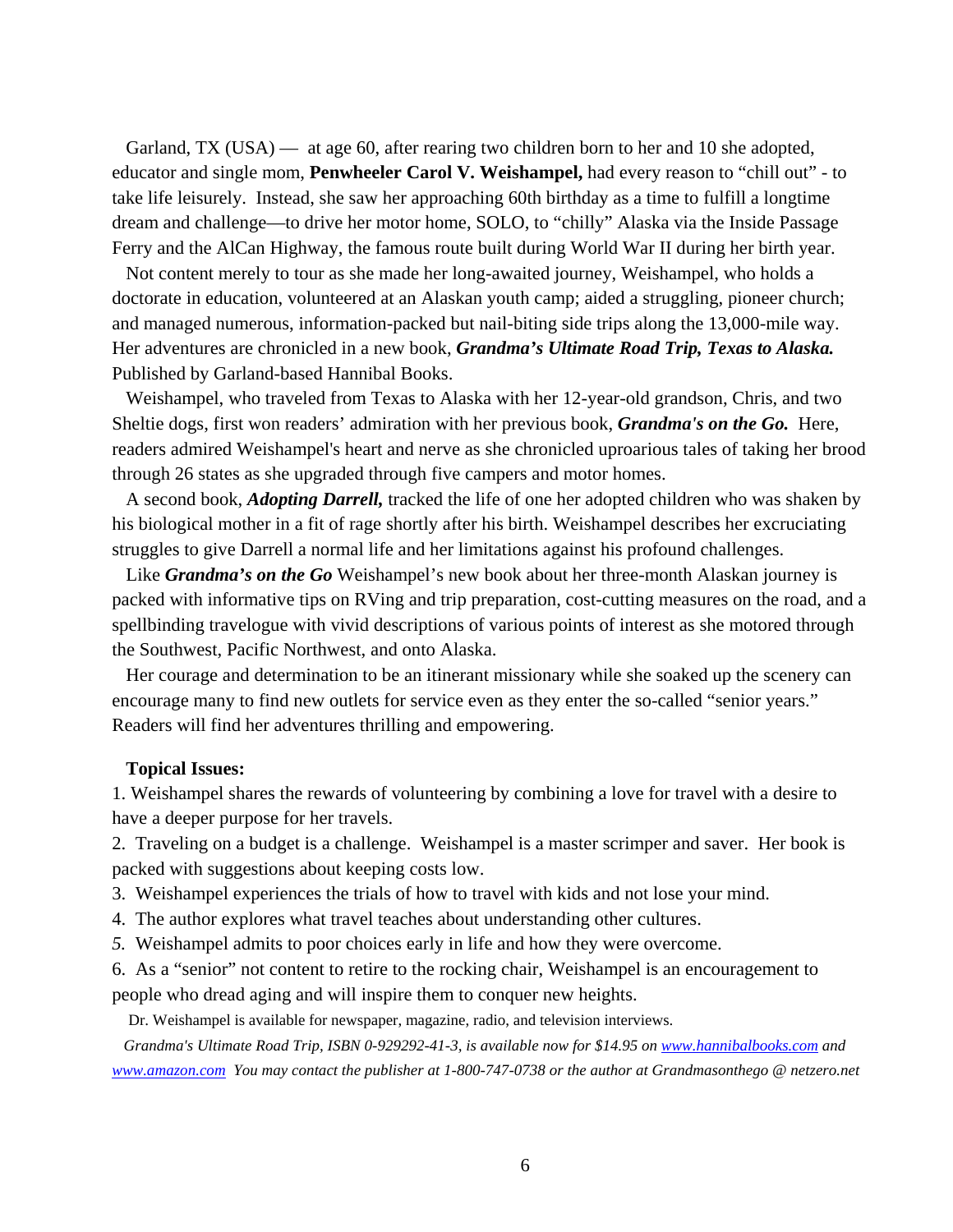From **Jaimie Hall**: I subscribe to a Google alert for RVing. Every day I get a list of articles that have appeared on the Web. The short blurb sounded familiar and it turns out it is an article about **Penwheeler Carolyn Harris'** unpublished novel! To read the article, go to [http://www.redding.com/redd/nw\\_local/article/0,2232,REDD\\_17533\\_4910846,00.html](http://www.redding.com/redd/nw_local/article/0,2232,REDD_17533_4910846,00.html)

Way to go, **Carolyn**!

 If you or a fellow **Penwheeler** has had an article, item or piece accepted or published, please notify this editor so we can acknowledge the triumph in this newsletter.

 **Joanne Alexakis**, 140 Rainbow Dr #4093, Livingston TX 77399-1040 or e-mail: joannealex @earthlink.net - please note new e-mail address – *do not put a space between x and @.* I am trying to avoid spam and am no longer using my 'escapees.com' e-mail address. ▃▖▃<mark>▆</mark>▃▗▃▖▃▖▃▆▃▗▃▖▃▖▃▖▃▅▖▃▖▃▖▄▆▃▗▃▗▅▖▃▖▃▖▅▖▃▗▅▖▃▖▃▗▅▖▃▖▃▖▄▅▖▃▖▃▖▄▅▖▃▖▃▅▅▖▃▗▅▖▃

#### From **DARLENE MILLER**:

 **Penwheeler** Dr. Carol Weishampel and I had book signings on August 4 and 5 and August 9, 2006 in Alaska. Carol returned to Texas to help her aunt who is receiving chemo treatments for cancer. I had book signings at Shalom Book Store in the mall in Wasilla on August 26 and Tidal Wave Book Store on Sept. 7, in Anchorage.

 These bookstores are totally different. The Cook Inlet Book Company is in downtown Anchorage and caters mostly to tourists from the nearby hotels. At the book signing on Friday night, we met people from all over the world. Several were from Switzerland, one woman was from the Netherlands, several were from the lower forty- eight, and another couple was from Yorkville, Illinois. They reported that they were glad to be on land. The waves were high and the cruise ship felt rocky.

 The Greatland Christian Cache is in Eagle River. It is the largest Christian Book Store in the Anchorage area. A gourmet coffee shop and gift center have separate franchises and are located in among the books.

The Fireside Book Store is in the old section of Palmer across from the old train depot.

 The Tidal Wave Books is the largest bookstore in Alaska. It is an activity center with art and books and meeting places. I have met with ten to twelve authors who read their work and have the rest of us critique it. There are friendly and very talented writers. (One writer, Michele Quau, will meet me for lunch on Tuesday. We have become friends and plan to continue to email each other.) With the book signing here is a reading before the book signing.

 One thing all of these book stores have in common is that they all have used books as well as new books.

Surprisingly, I sold more books in the smaller book stores than in the larger ones.

 Terry and I will be moving south from Alaska in the next few weeks. After visiting cousins in British Columbia and Alberta, we plan to take Hwy 15 south to AZ. We don't have dates for when this will happen but winter is fast approaching in AK. I hope we can see other **Penwheelers** this winter in AZ and CA*. (continued on page 8)*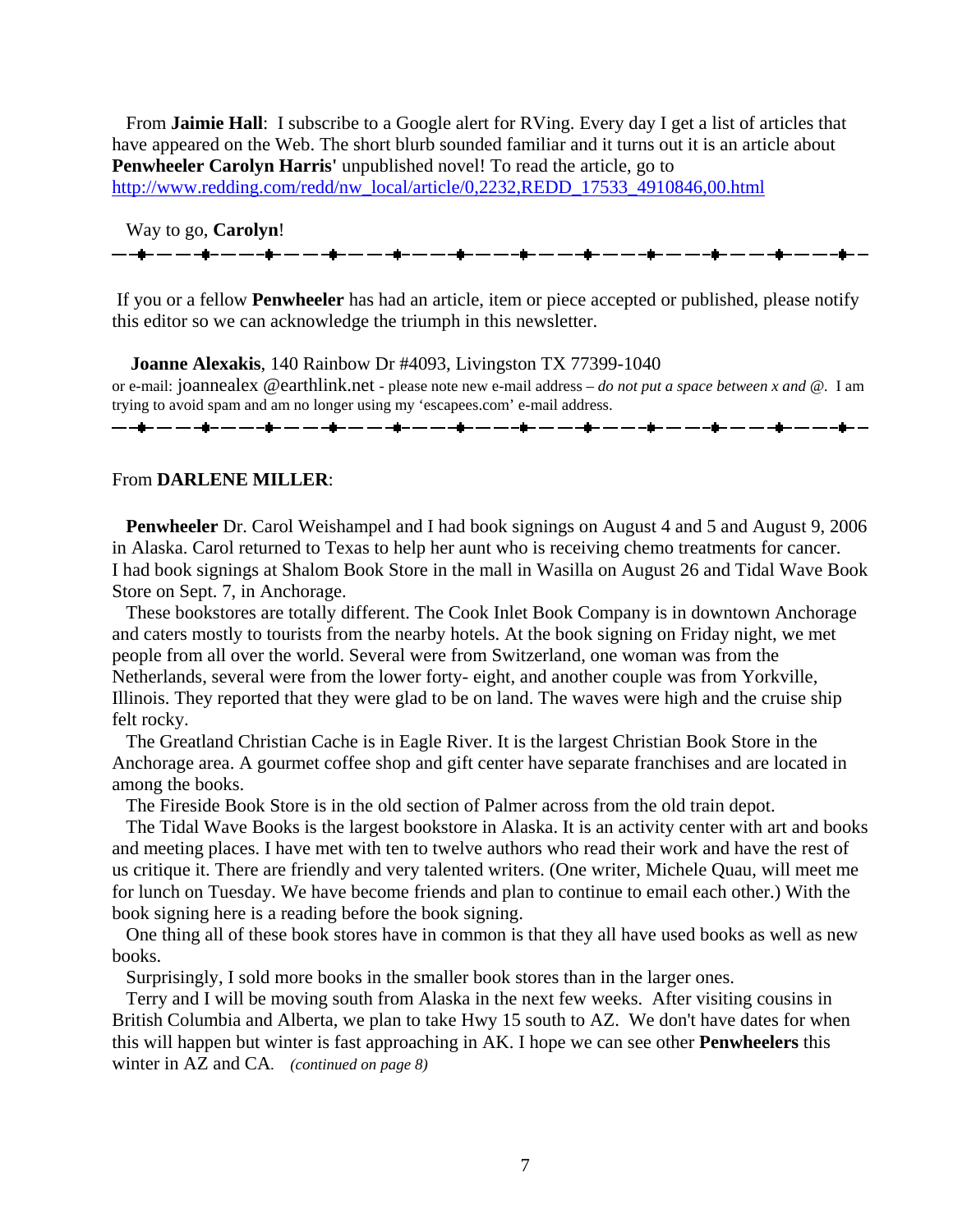



Darlene Miller signing her autograph. *(photos by Terry Miller)*

Darlene Miller and Carol Weishampel at book signing.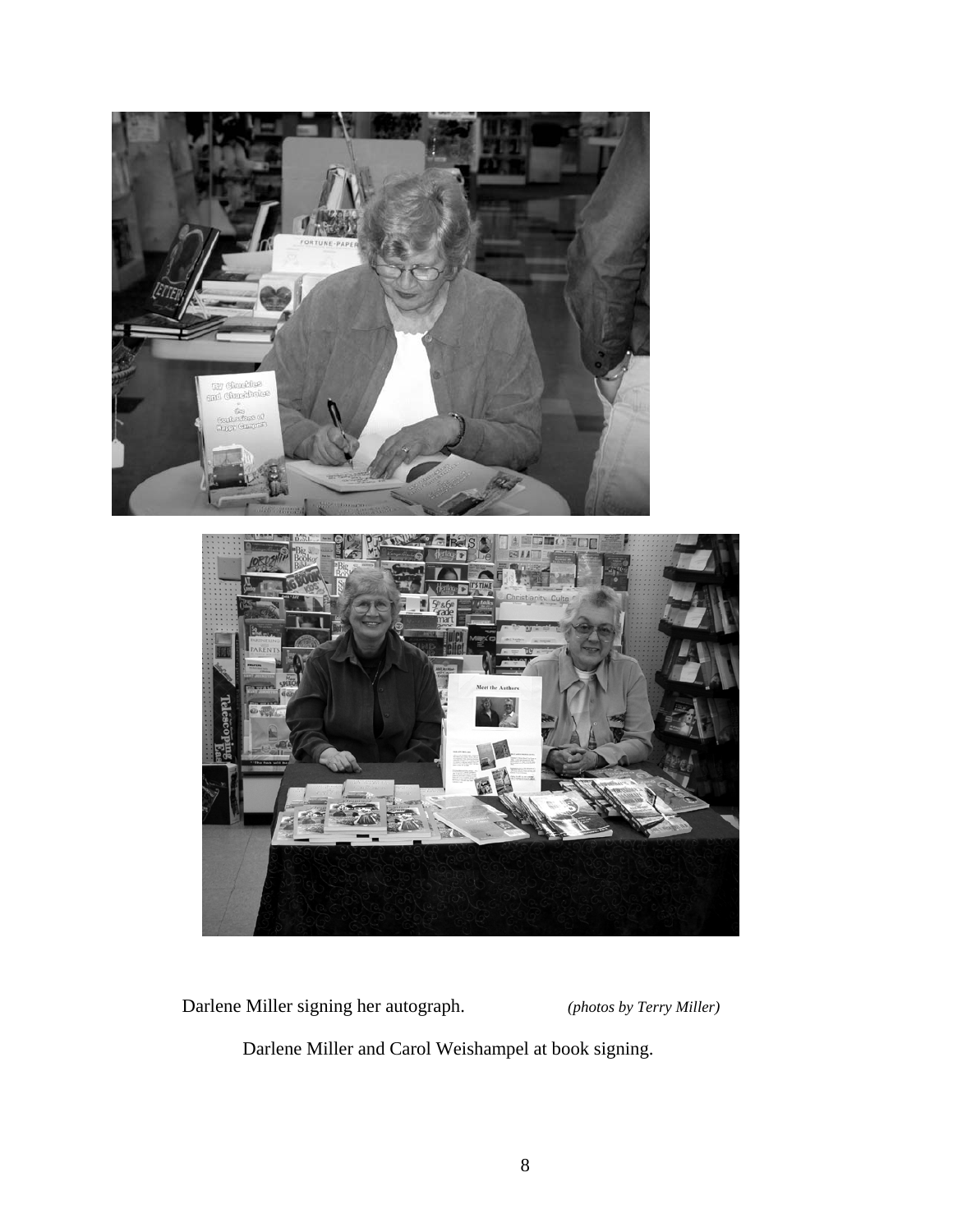# **WRITERS' CHALLENGE – Fall 2006**

 Our Fall challenge comes from **Doris Hutchins**: *Mystery Story.* Write a short, true story without disclosing characters names or where the story takes place. Readers should then determine who, what, when and where.

# **The Greatest Love I've Ever Known** By Doris Hutchins

 There was a constant flow of criticism that followed us everywhere we went. I asked myself many a time, why could I not be content to be with the woman I loved and she be content to love me? Our love was forbidden and we were scorned wherever we went.

 Early in the year 1931, we met at a posh nightclub with our friends and we enjoyed a perfectly wonderful evening together. She was everything I wanted in a woman, sophisticated, and had an "air" about her, as she appeared to be a "woman of the world". My love was a member of the international set but lately she was never mentioned in the society columns.

 My infatuation with this utterly charming lady had grown to such extremes that I was severely distracted from my high ranking position. All I could think about was being with her. My bold actions with this lady were not tolerated by my family, and they informed me I was not to see her again, or I would have to face the consequences.

 In secrecy, we met many a time and I passionately adored her. We had smashing good times together. We went on many remote sailing trips and dined at "out of the way" romantic places. This was the woman I wanted to spend the rest of my life with. I discovered she was a married lady but this did not restrain me from being with her. Soon after, she received a divorce from her husband.

 In 1933, we spent the night at a lovely hideaway, and that was when our daughter was supposedly conceived. She was born in June 1934. Of course this was not made public. Conveniently, she was taken away from us. (It was told, in December 1995, their daughter learned the true identity of her parents. Many of these items were an authors' delight and stories were circulated, although apparently no proof ever surfaced.)

 We were married in 1937 in a small ceremony in a foreign country because we were shunned by all our friends and family. We spent the rest of our lives away from any prying eyes, and constant criticism of everyone. I was finally ecstatically happy living with the woman I loved.

 **\*Penwheelers**, your answer is… the Duke and Duchess of Windsor. Thanks to **Doris Hutchins**, our **Penwheels** newsletter printer and mailer, for supplying this challenge question and answer.

# **WRITERS' CHALLENGE – Winter 2007**

This writers' challenge is straight out of my *Ventura County Star* newspaper from Oxnard, Calif.

"Write down the way you would like your life to be in five or ten years."

 *Send responses to:* **Joanne Alexakis**, 140 Rainbow Dr #4093, Livingston TX 77399-1040 or e-mail: joannealex @earthlink.net - please note new e-mail address – *do not put a space between x and @.*

Got this in a forwarded email, but it fits!

"My home is where my books are." --Ellen Thompson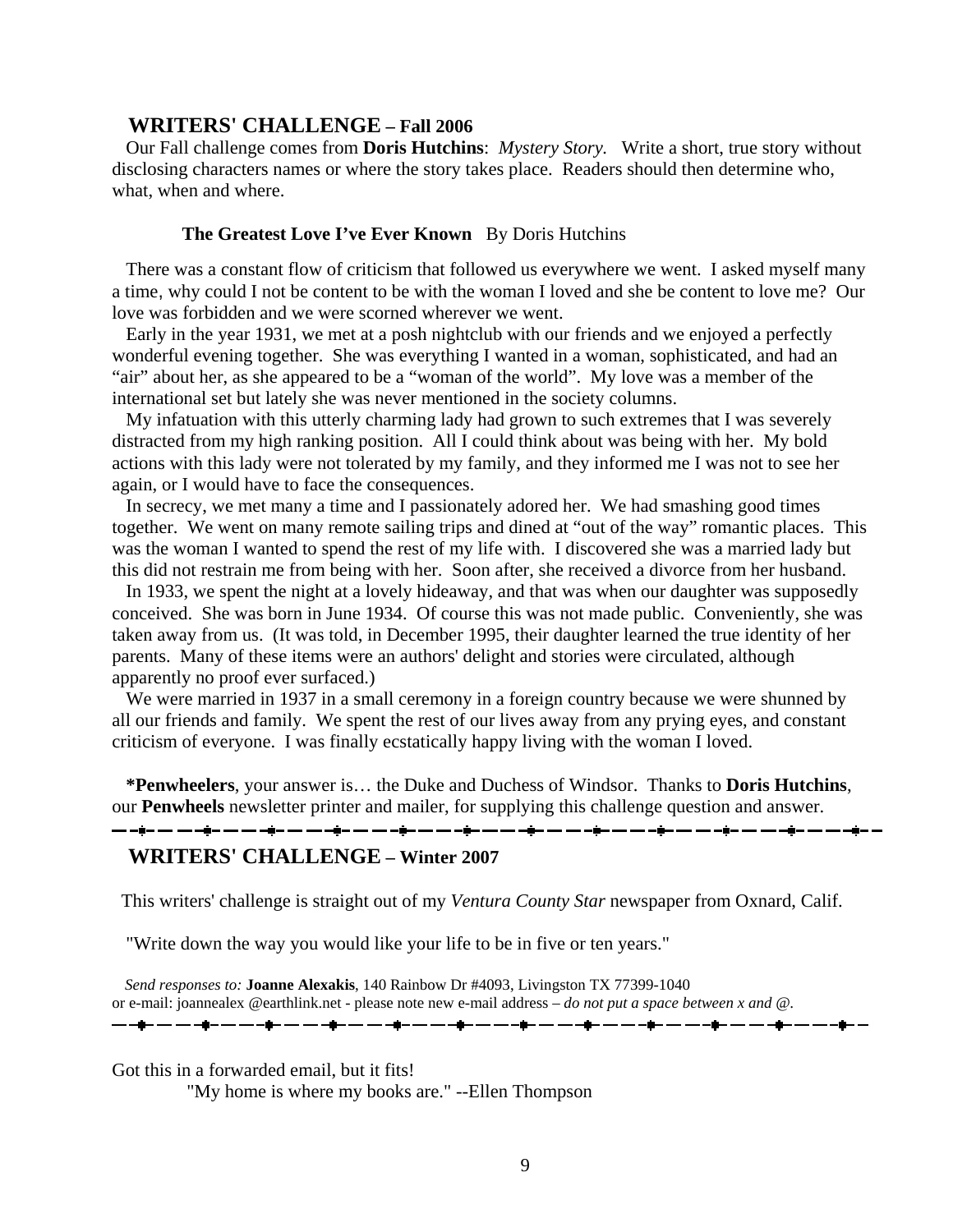# (*Submitted by Jaimie Hall)*\_\_.\_,\_.\_\_\_  **CONTRIBUTORS** to this issue of the **PENWHEELS** newsletter:

| <b>Janet Carter</b> | Jaimie Hall      | Alice Zyetz     | Carolyn Harris | <b>Gary Taylor</b> |
|---------------------|------------------|-----------------|----------------|--------------------|
| Darlene Miller      | Doris Hutchins   | Joanne Alexakis | Sherry Ward    | Norma Scheall      |
| Janet Wilder        | Carol Weishampel |                 |                |                    |
|                     |                  |                 |                |                    |

 From **Jaimie Hall: Betty Prange** wrote about Bookcrossings.com for the Mar/Apr '06 **Escapees** magazine. We released a copy of *RV Traveling Tales: Women's Journeys on the Open Road* to one of our tour-mates who took it to Australia for his mother to read. In their ezine they mention they need writers. Here's the blurb:

 Want to write for BookCrossing? If your article is accepted, you could see it featured here in the next newsletter. What topics do we need? Anything about books, reading, or BookCrossing tutorials, release and catch stories, well-traveled book stories, funny BookCrossing experience stories — you get the idea. Write it up, then submit it here: <http://www.bookcrossing.com/articles/submit>

# From **Carolyn Harris**:

Subject: [Nor Cal Publishers & Authors] Local agent Andrea Hurst is looking for authors to write several books as detailed below. If interested, you can reach her directly at ahawrite@aol.com.

Need writers for the Everything Guides on these topics. Pays a flat \$10,000. They need to be qualified on the topic.

<u>— -\$- — — -\$- — — -\$- — — -\$- — — -\$- — — -\$- — — -\$- — — -\$- — — -\$- — — -\$- — — -\$- — — -\$- -</u>

The Everything Health Guide to Sleep Disorders

The Everything Parent's Guide to Children with OCD

The Everything Health Guide to Perimenopause

The Everything Health Guide to First Aid

The Everything Healthy Home Book (i.e. Green products, lighting, eco-friendly furniture, etc.)

The Everything Crochet Book

The Everything Health Guide to Depression

The Everything Krah Maga Book (martial arts)

The Everything Camping Book

The Everything Body Language Book (i.e., how to tell if someone is lying by their body language, etc.)

Please contact me if you are interested. Andrea, Literary Agent, www.andreahurst.com

▃▖▃**▆▃▗▃▗▃▅▃▃▃▃▄▅▃▃▃▃▄▅▃▃▃▃▄**▅▃▃▃▄▅▃▄▃▄▅▃▃▄▅▃▃▃▄▅▃▃▃▄▅▃▃▃▄▅▃▃▃▄▅▃▃▃▃▄▅▃▃▃▃▄▅▃▃

# **Chinese Proverbs** (off the internet)

Man who run in front of car get tired.

Man who run behind car get exhausted.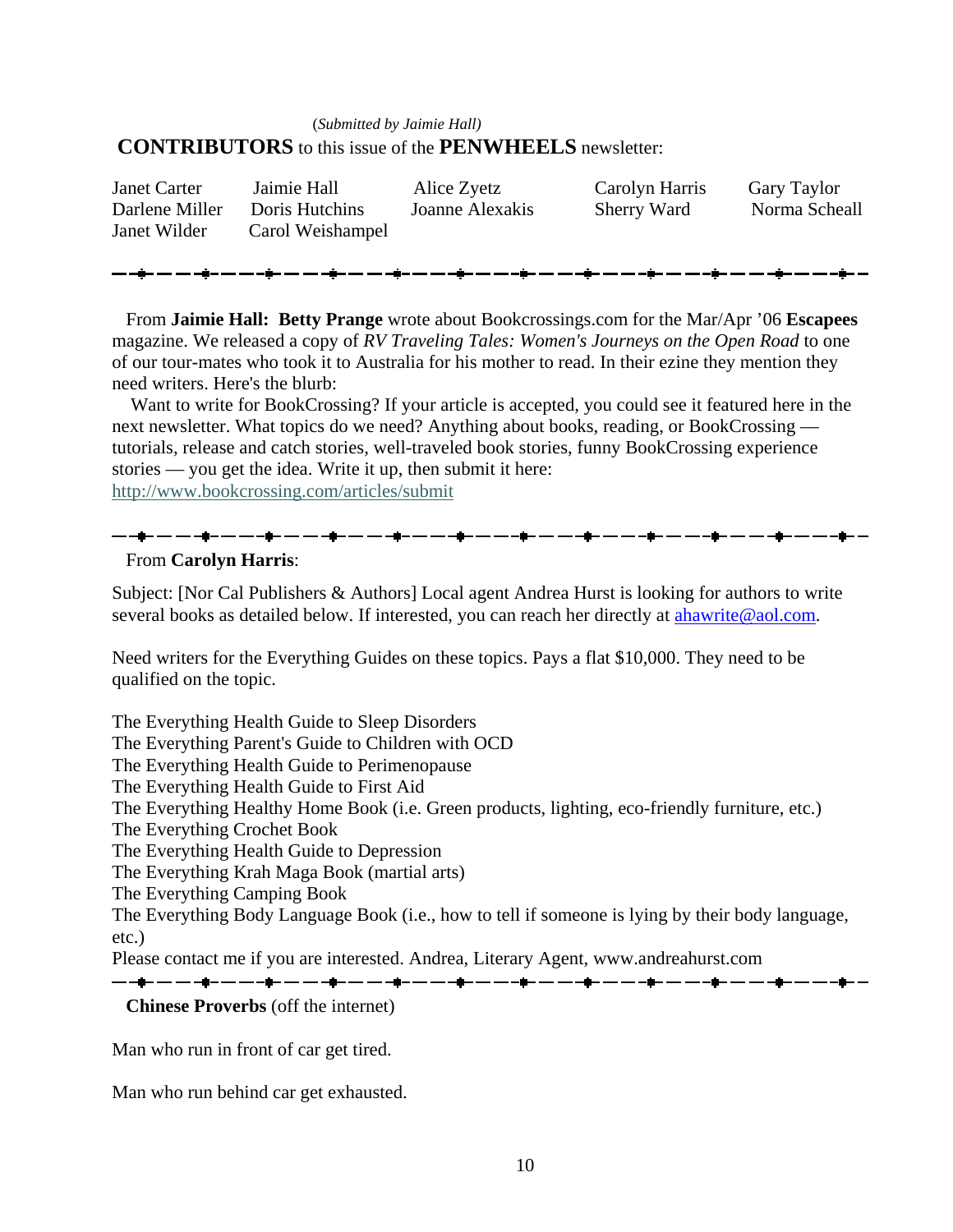Man who eat many prunes get good run for money.

#### **Call for Submissions: Women's Travel Humor**

 Travelers' Tales along with writer/editors Julia Weiler and Jen Leo are currently seeking story submissions from female authors for the latest title in their women's travel humor series "More Sand in My Bra". We are looking for funny, offbeat, and totally true tales of women's travels gone comically awry. If you are interested in submitting a short-story or sidebar for consideration in this next collection, visit http://www.juliaweiler.com/submissions.html for all the details and guidelines.

 For those whose submissions we publish, Travelers' Tales offers a \$100 honorarium for stories of any length. In addition, authors receive a free copy of the book in which their work will appear and the right to purchase an unlimited number of any Travelers' Tales titles for 50% off the cover price (plus shipping and handling). Those whose sidebars we publish will receive a free copy of the book plus the right to buy all Travelers' Tales books at a 50% discount but no payment.

Julia Weiler, [jw@juliaweiler.com](mailto:jw@juliaweiler.com) www.juliaweiler.com *(submitted by Jaimie Hall)* \_\_.\_,\_.\_\_\_

 **Carolyn Harris** suggested I (**Jaimie Hall**) post the email to subscribe to the *RV Lifestyles* ezine that **Alice Zyetz** and I do. It comes out twice a month (we each edit one issue) and is full of tips and information on the RV lifestyle. In Alice's issue she is inviting people to submit guest columns (300- 500 words), which she may have mentioned on here before. It's a fun and way to promote your work or to get a short piece in print related to this lifestyle. Plus we credit tips we get from readers and are always looking for those.

Send an email to: *rvlifestyle-subscribe@listbase.net* Put *subscribe* in the subject line. ▁<br>▃▗▊▖▃▗▖▟▖▃▗▖▗▊▖▃▗▖▟▖▃▗▖▟▖▃▗▖▟▖▃▗▖▃▋▖▃▗▖▃▐▖▃▗▖▃▐▖▃▗▖▃▐▏▖▃▗▖▃▋▖▃▗▃▐▏▖▃▗▃▊▖

 From **Alice Zyetz**: Jojoba Hills Writing Group meets on Wednesdays from 10 am to 12 noon in the Card Room next to the Library. We do 10-minute impromptu writings in the style of Natalie Goldberg: Keep your hand moving, don't think, be specific, use your five senses. We share what we've written and talk, laugh, sometimes cry, and then write some more. All are welcome.

 At the April Escapade, I met **Penwheeler Judy Lahore** in my writing seminar. She had just completed a play that she wanted to perform at the Evergreen SKP RV Park in Coho, Washington. It was a murder mystery that is a spoof of life at a park. When I read it, I realized it could be modified to fit other parks. With Judy's agreement another Judy, Judy Russell, and I have adapted it and retitled it *Jojoba Jomicide* (aka *Hohoba Homicide*). We begin rehearsals in October. If you are in the neighborhood November 14 or 16, come join us at Jojoba for the Southern California debut.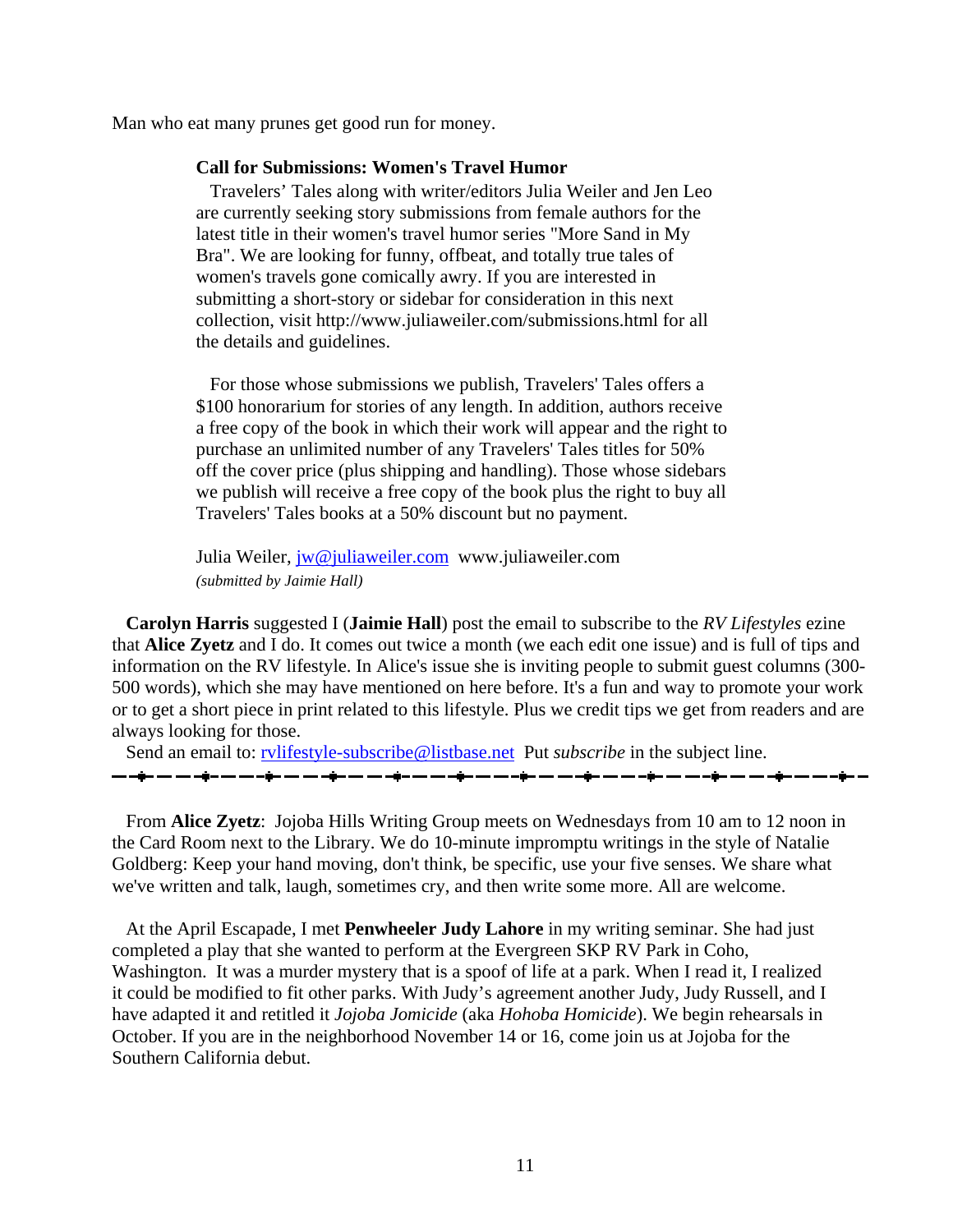This November I plan to bite the bullet and write a 50,000-word novel as part of the National Novel Writing Month. For more information, visit [http://www.nanowrimo.com](http://www.nanowrimo.com/). Anybody out there who wants to try it? Let me know. Send an email to [youshoulda@aol.com.](mailto:youshoulda@aol.com)

# **In Memoriam©** by Janet R. Wilder

 In the July/August 2000 issue of "Escapees Magazine" (page 38) a small story I submitted about my little dog was published. Kellie was a tiny ball of white Poodle-fluff weighing slightly more than two pounds when we got her in February 1997. She was 11 weeks old. We were staying at Rainbow's End.

 The next day we put her in her kennel and went over to CARE to volunteer. When we mentioned to the director that we had a new puppy she asked us to bring the dog. Kellie's first full day with us was spent as a therapy puppy at CARE. She was passed from one participant to another, napping, licking, cuddling and being adorable. We always believed that her personality was shaped that day by her exposure to so many Escapees.

Kellie was born to RV. She loved traveling. She loved the sights, sounds and smells of each new RV park and each new adventure. She was an expert at picking up her pee-mail at every tree and post. After we stopped full timing last year, she was unhappy. She spent most of her day on the single leather recliner that we had salvaged from the wreck of our truck and fifth wheel. If she couldn't be in an RV, that chair was as close as she could get.

When we got a motorhome to replace our trailer, she was beside herself with tail-wagging joy. When we showed the RV, parked on our driveway, to visitors, she'd stand at the top of the stairs and bark at us as though saying: "Come on! Let's get on the road!"

 On July 4, we drove to Houston where I was to undergo an evaluation for cancer treatment as a follow-up to having half of my tongue removed. Though she stuck close to me because she knew I wasn't feeling well, she rejoiced in being in the RV. Her bed, resembling a raccoon, was perched appropriately on the dog house and she spent a lot of time there. At home she ignored the same bed. My husband and I would take her for walks in the RV park and she greeted every camper with exuberance. She greeted other dogs with an obliging pivot so that they could smell what dogs smell when they greet each other. Kellie's happiness in RVing cheered us.

 Everyone thinks their pet is the most wonderful one in the world. I am no exception. Kellie didn't do any tricks. She wasn't a genius. She barked to protect our rig and our home from real or imaginary intruders. She was a good dog, but her most unusual quality was her boundless capacity for love. People who visited who didn't care for dogs would find Kellie on their laps while they stroked her not realizing what they were doing. The look of surprise on the faces of these guests amused us. She had conquered another. A friend she had mesmerized named her the "Love Sponge."

 On Thursday morning, July 13, Kellie left us. She had an enlarged heart that pressed against her wind pipe, but she was taking medicine and the veterinarian was not concerned. We think her little heart just gave out. She was nine and a half. We got a cardboard box, wrapped her in a plastic table cloth and placed her favorite stuffed pink bunny next to her. I still had several tests and a doctor visit to complete before we could leave.

 Leaving the motorhome at the RV park on a monthly rate, we put Kellie's box in our car on Friday afternoon and drove home, a five and a half hour trip. We placed the box on her favorite leather recliner overnight and the next day we took her to the cemetery. She is interred next to Alex, the remarkable Poodle we had for over 16 years.

Kellie and Alex are together again. They are waiting in the lush green fields beside Rainbow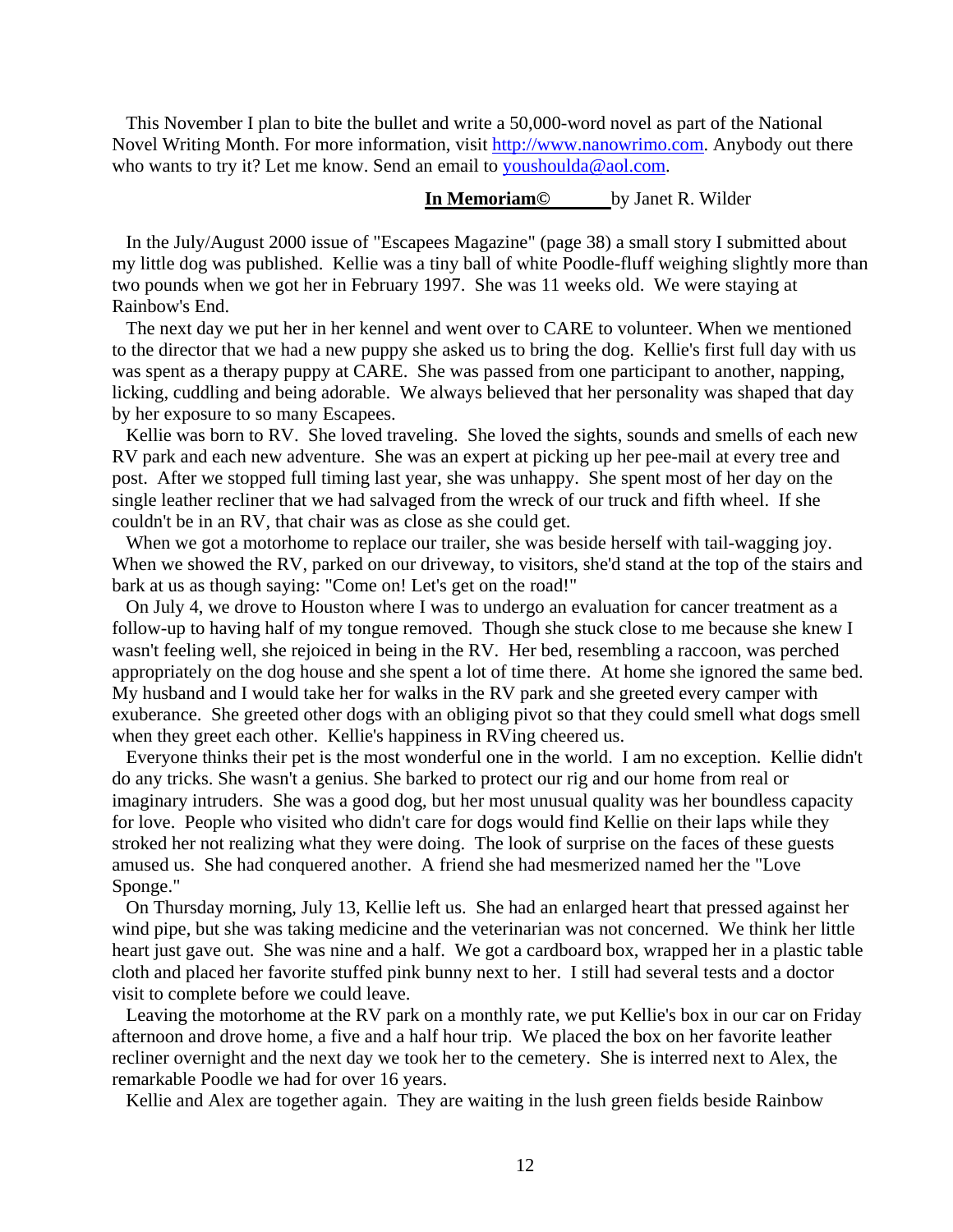Bridge, romping together as they did when they were younger, waiting for the day that we will cross that bridge with them.

#### Rainbow Bridge

Anonymous

 Just this side of Heaven is a place called Rainbow Bridge. When an animal dies that has been especially close to someone here, that pet goes to Rainbow Bridge. There are meadows and hills for all of our special friends so they can run and play together. There is plenty of food, water and sunshine and our friends are warm and comfortable.

 All the animals who had been ill and old are restored to health and vigor; those who were hurt or maimed are made whole and strong again, just as we remember them in our dreams of days and times gone by. The animals are happy and content, except for one small thing: they each miss someone very special, someone who was left behind.

 They all run and play together, but the day comes when one suddenly stops and looks into the distance. His bright eyes are intent; his eager body begins to quiver. Suddenly, he breaks from the group, flying over the green grass, faster and faster. You have been spotted, and when you and your special friend finally meet, you cling together in joyous reunion, never to be parted again. The happy kisses rain upon your face; your hands again caress the beloved head, and you look once more into those trusting eyes, so long gone from your life, but never absent from your heart. Then you cross the Rainbow Bridge together...

 From **Norma Scheall**: At the **Escapees** North Ranch RV Park in Congress, AZ, the North Ranch Writers' Group meets every Wednesday at 10:00AM in the clubhouse. All SKPs are welcome! Norma relays that it is still quite hot in the Congress/Wickenburg area, keeping residents indoors and reading a lot (*The Cat Who*… books are going strong). Norma says, "The writers' group has a book underway – well, almost done." It's a North Ranch mystery and she thinks it is GOOD! The group is hoping to finish the book and have it on sale in time for the North Ranch all-park garage sale in November. They believe their book will make a fine Christmas gift for those on your list. Sounds like this smart gang has something to crow about!

▃▖▃**▆▃▗▃▗▃▖▃▖▃▖▃▅▃▃▖▃▖▃▅▃▗▄▗▅▃▗▖▃▖▃**▅▖▃▗▅▃▗▄▃▃▅▖▃▗▄▃▃▄▅▃▃▃▄▅▃▃▃▄▅▃▃▃▃▄▅▃▃▃▃▅▅▃▃

 **Quartzsite**: It's early - but will any **Penwheelers** be in Quartzsite in January? We should plan a get together if we'll have members there. We usually do a couple of writing groups w/ the Boomer BOF but could have something at a more central location too.

We are planning to be there during the big RV show- at least at this point. Boomers get together the last 2 weeks of January.

 We have had meetings of **Penwheelers** at restaurants in Quartzsite as well as writing groupsusually out at the Boomer gathering, since several **Penwheelers** are members of that BOF and camped out there.